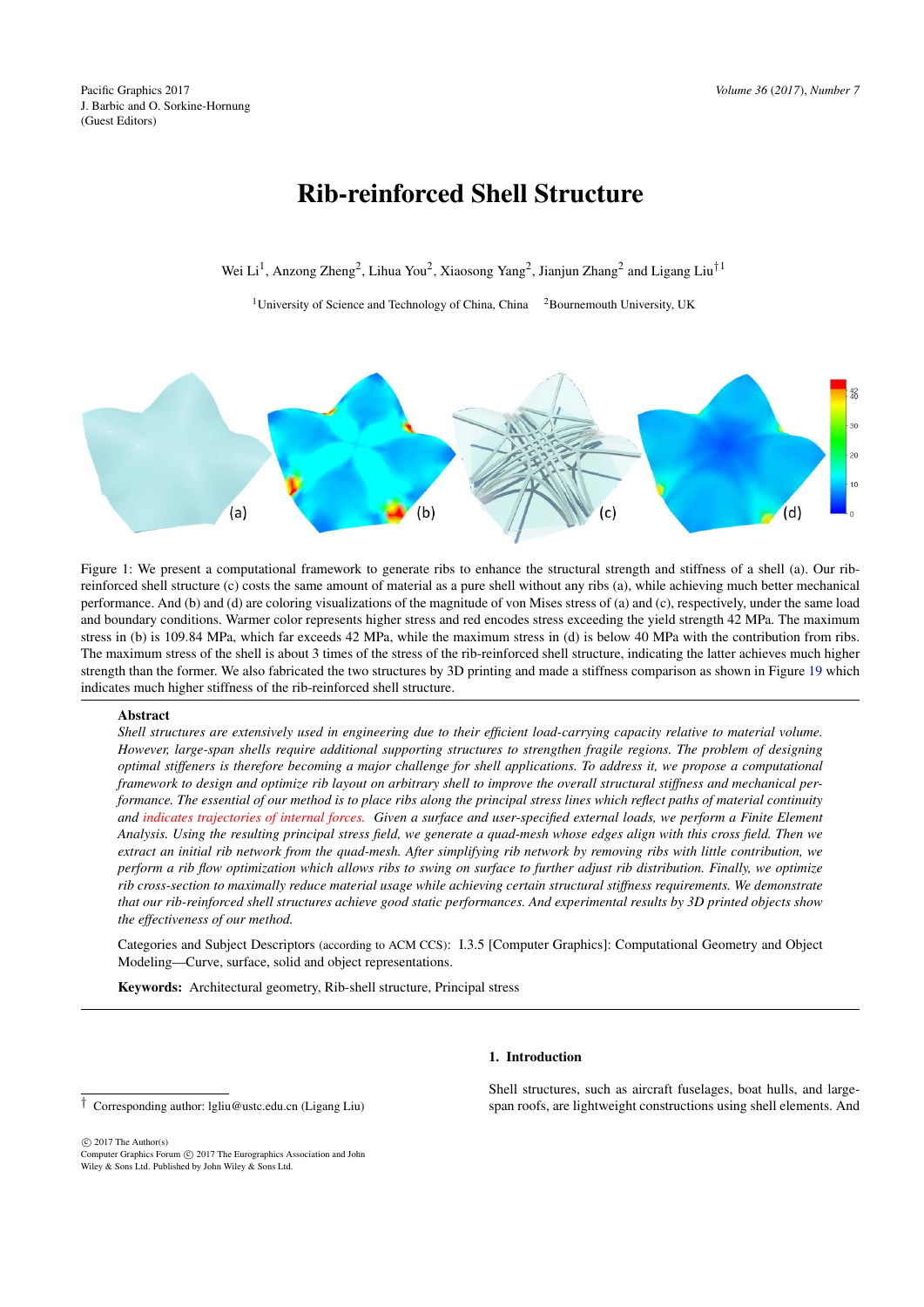#### *Li et al. / Rib-reinforced Shell Structure*

<span id="page-1-1"></span><span id="page-1-0"></span>

Figure 2: Various forms of rib-reinforced shell structures. Top left: rib vaulting in the nave of Reims Cathedral. Top right: transparent bubble dome with ribs of larch. Bottom left: a tent. Bottom right: a boat.

these elements, typically curved, are assembled to make large structures. Shell structures achieve high degree of reserved strength and structural integrity, and greatly release the internal space [\[VK01\]](#page-12-0). However, an accompanying dilemma is weakened stiffness and strength when a shell has a large span and/or thin thickness. Hence in most cases, additional supports or stiffeners like pillars [\[EDE10\]](#page-12-1), scaffoldings [\[DB11\]](#page-11-1), frames [\[WWY](#page-12-2)<sup>\*</sup>13], or ribs [\[LS03\]](#page-12-3), are introduced to reinforce the structural performance and mechanical property. Among these, ribs have unique advantages and are widely used in engineering as shown in Figure [2.](#page-1-0)

With ribs closely attached to one or both sides of shell, ribreinforced shell structures have many good mechanical and geometrical properties. First of all, ribs don't occupy too much internal space compared with pillars, scaffoldings or frames. Secondly, ribs utilize the bending characteristics, so they avoid stress con-centration and have better stability [\[ARR12,](#page-11-2) [CK13\]](#page-11-3), while pillars, scaffoldings and frames may cause buckling under different loads. Finally, ribs can have variable cross-sectional shapes which achieve different performance and meet kind of goals [\[LS03\]](#page-12-3). In engineering, most works focus on the analysis of rib-shell structure, namely, analyze the mechanical property given the layout of ribs [\[P-](#page-12-4)[S01,](#page-12-4) [ARR12\]](#page-11-2). Only a small number of works involve the location of ribs on some simple surfaces like plates, cylinders, etc [\[LS03,](#page-12-3)[D-](#page-11-4)[JMH13\]](#page-11-4). And in computer graphics, researchers pay more attention to the generation and optimization of triangle-based, quad-based or hex-dominant grid-shell structures [\[LXW](#page-12-5)<sup>∗</sup> 11, [CW07,](#page-11-5) [LLW15\]](#page-12-6). And they mainly take geometry into account, and only a few con-sider the static performance [\[PTP](#page-12-7)<sup>\*</sup>15, [SB10\]](#page-12-8). Although there are many existing related works, no computational method to construct and optimize rib layout on shell with arbitrary shape is proposed so far.

Our goal is to place ribs on a shell to best enhance its overall mechanical performance. However, the construction of rib-reinforced

shell structures is a very challenging problem. The difficulties lie in three parts, namely,

- how many ribs to use,
- where to place, and
- what's an effective cross-section?

To this end, we propose a computational framework to design and optimize rib layout on arbitrary surface. The basic idea of our method is to place ribs along the principal stress lines which can approximately best reinforce the stiffness of a shell [\[KLC16,](#page-12-9) [T-](#page-12-10)[FCM16\]](#page-12-10). Our system first generates a dense rib network, followed by a simplification procedure which removes redundant ribs with little contribution. Then we perform a rib flow optimization to readjust the distribution of ribs and a size optimization to achieve certain stiffness requirement with least amount of material. Finally, the cross-sectional shape of ribs is optimized by using T-section to further reduce material usage while maintaining overall physical properties.

In particular, our contributions can be summarized as follows.

- We provide a computational framework to generate and optimize rib network to reinforce the structural stiffness and physical performance of shells.
- We propose a rib flow optimization which takes each rib as a whole and allows ribs swing on surface, to adjust rib layout to achieve better structural performance.

To the best of our knowledge, this work proposes the first computational method to reinforce arbitrary shell by generating and optimizing ribs on them. Experimental results have shown that our generated rib-shells are feasible and cost-effective lightweight structures for reinforcing various spatial structures.

## 2. Related Works

**Architectural Geometry** In the field of architectural geometry, most contributions are concerned with the optimization of geometric properties of polygonal meshes, mostly quadrilateral mesh to approximate a free-form surface. Many works address the planarity of faces, such as the construction of PQ (planar quad) mesh-es [\[LXW](#page-12-5)<sup>\*</sup>11, YYPM11, [ZSW10\]](#page-12-12), CP (cell packing) meshes [\[SHW-](#page-12-13)[P09,](#page-12-13) [PJH](#page-12-14)<sup>\*</sup>15], and polygonal or hexadecimal dominant meshes [\[TSG](#page-12-15)<sup>\*</sup>14, [CW07,](#page-11-5) [LLW15\]](#page-12-6). Some works try to approximate sur-face by a union of patches, so-called panels [\[PSB](#page-12-16)<sup>∗</sup>08, [EKS](#page-12-17)<sup>∗</sup>10]. Among these only a few works take the statics of structures into account when designing the grid structure. Pietroni et al. introduced a framework for the generation of grid-shell structures that achieve excellent static performances based on Voronoi diagram-s [\[PTP](#page-12-7)<sup>\*</sup>15]. Schiftner et al. presented a simple but effective staticsaware initialization procedure for the layout of PQ meshes approximating a given freeform surface [\[SB10\]](#page-12-8). Our work focuses on the generation and optimization of rib network that is attached on the surface of shell, to enhance the overall physical performance.

**Optimization of Lightweight Structure** Recently, the optimization problem of lightweight structures to save materials and enhance mechanical performance draws more and more interests from researchers. Wang et al. [\[WWY](#page-12-2)<sup>\*</sup>13] introduced skin-frame structure which replaces the solid interior of an object by truss scaffoldings. The structure is optimized iteratively to reduce the truss while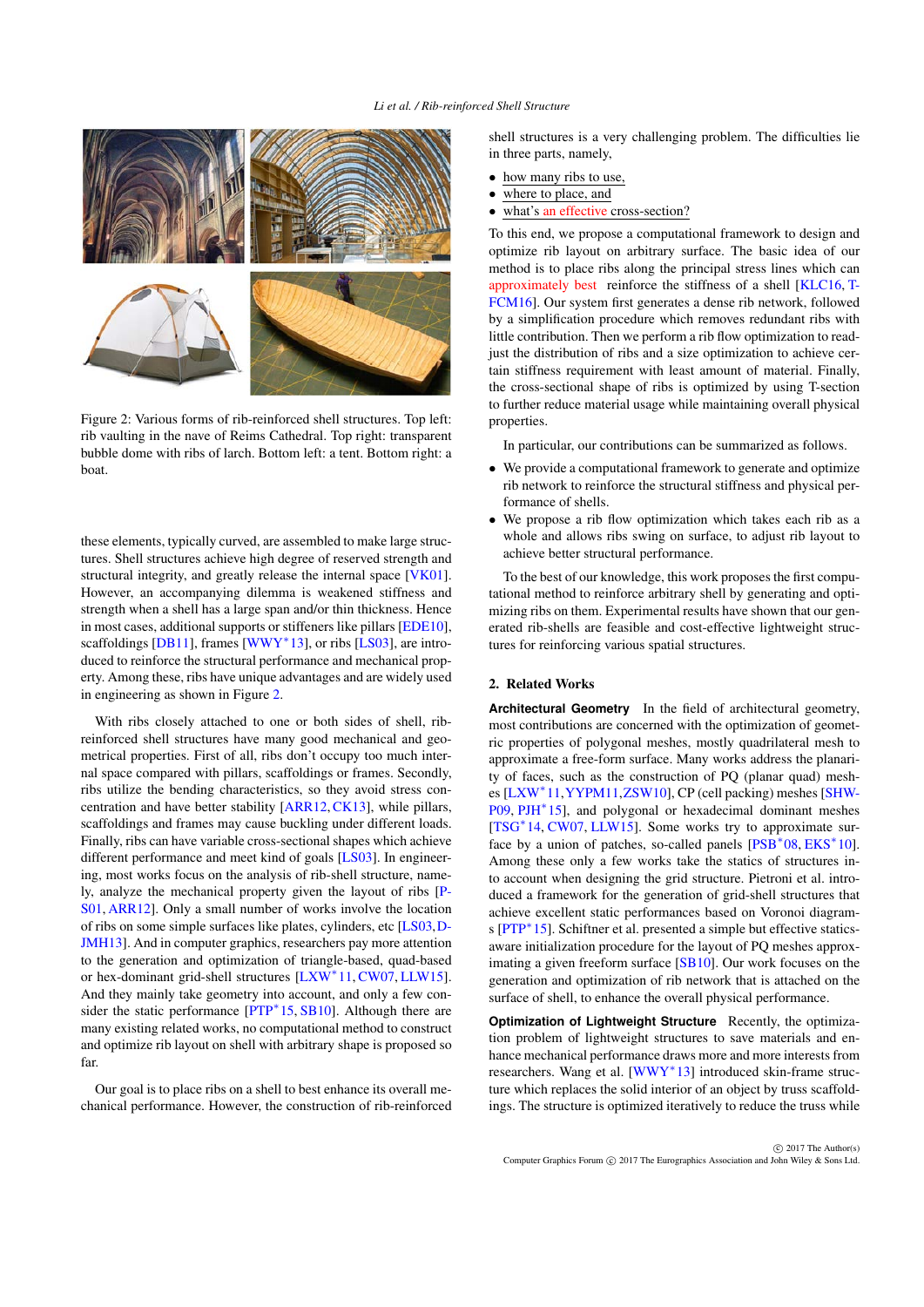<span id="page-2-0"></span>accounting for several physical and geometrical constraints. Lu et al. [\[LSZ](#page-12-18)<sup>\*</sup>14] proposed honeycomb-like structure by hollowing object with global optimization of the strength-to-weight ratio. Zhao et al. [\[ZXZ](#page-12-19)<sup>\*</sup>16] proposed a method to optimize the thickness of shell to improve its physical property. Zhou et al. [\[ZKWG16\]](#page-12-20) introduced a generic and extensible method that directly optimizes a shape subject to physical and geometric constraints. [\[WAWS17\]](#page-12-21) presented a method to generate bone-like porous structures as lightweight infill that maintain good structural performance. Unlike the above, our method strengthens objects by adding ribs attached to the surface, which saves lots of inner space and avoids stress concentration.

**Rib-shell Structure** There are lots of researches on rib-stiffened shell structure in engineering. Most works focus on the analysis of a given rib-shell structure [\[Joh58,](#page-12-22)[PS01,](#page-12-4)[ARR12,](#page-11-2)[CK13\]](#page-11-3), namely investigating the stiffening effect of ribs on a certain surface under given external load. Others consider the optimization of size, shape or location of ribs on surface to enhance the performance of total structure [\[LS14,](#page-12-23) [WAZ17,](#page-12-24) [ACTR04\]](#page-11-6). And only a few works study the design of ribs on given shell. Lam et al. introduced an automatic method to place ribs on surface by optimizing the thickness of shell first, then put ribs on surface where the thickness exceeds a given threshold value [\[LS03\]](#page-12-3). Another method to design ribs is the so-called adaptive growth technique. Stiffeners start from the seed points, grow and branch off towards direction with the maximal effectiveness of the global mechanical performance, which is dependent on the design sensitivity of the current structure [\[D-](#page-11-4)[JMH13,](#page-11-4)[JDX14\]](#page-12-25). Chung and Lee [\[CL97\]](#page-11-7) studied the optimal shapes and locations of ribs in order to increase the stiffness of structures using the topology optimization technique. Szczepanik et al. proposed to use particle swarm algorithm to optimize rib locations [\[S-](#page-12-26)[B12\]](#page-12-26). But almost all of these works just consider some very simple surface. And for an arbitrary 3D freeform surface, the design of rib-shell structure is still a tough job. We provide a computational framework to generate and optimize ribs on arbitrary surface for the first time.

**Principal Stress Lines Inspired Structure Optimization** Principal stress lines are pairs of orthogonal curves that indicate trajectories of internal forces [\[TM15\]](#page-12-27). There are some works on structure optimization that inspired by principal stress lines. Su et al. [\[SZXG14\]](#page-12-28) presented an algorithm to generate grid that are concordant with the force flow. Kwok et al. [\[KLC16\]](#page-12-9) provided a novel growth method based on principal stress lines to define the geometry and topology of structure. Tam et al. [\[TFCM16\]](#page-12-10) introduced stress line additive manufacturing which can achieve better structural performance. Wu et al. [\[WAWS17\]](#page-12-21) found that microstructures of trabecular bone are aligned along the principle stress directions and proposed an approach to generate bone-like porous structures. Our rib-shell structure is also inspired by principal stress lines. But we aim at placing ribs on the surface that follow the principal stress lines.

# 3. Overview

We provide users a framework to create rib network attached to shell to enhance its structural performance. As shown in Figure [3,](#page-3-0) the framework mainly comprises four stages: 1) rib network initial-

 $\circ$  2017 The Author(s) Computer Graphics Forum (C) 2017 The Eurographics Association and John Wiley & Sons Ltd. ization, 2) rib network simplification, 3) rib flow optimization and 4) rib cross-section optimization.

**Rib Network Initialization** Given a surface, we regard it as a shell by assigning it a thickness. Then we impose external load and perform Finite Element Analysis (FEA) on the shell. From the FEA results, we compute the principal stress field on the surface, which shows desirable material continuity and encodes the optimal topology [\[TM15\]](#page-12-27). We aim at placing ribs along the two orthogonal directions. Using this stress field, we calculate a global parametrization, and then generate a quad-mesh whose edges align with these directions. From the quad-mesh, we extract a rib network which consists of tree-like, circular and curved rib elements.

**Rib Network Simplification** We already have a dense rib network, but in fact, perhaps not all the ribs are needed. Some ribs may have little contribution to the shell. Therefore we simplify the rib network by dropping some rib elements according to their contribution which is determined by the strain energy increment when adding a rib element.

**Rib Flow Optimization** In the previous stage, we simplify rib network by just removing some rib elements. However, this removal operation affects the remaining ribs. A further adjustment on the layout of remaining ribs is needed to achieve better distribution. We formulate a rib flow optimization to allow ribs swing on surface and reduce the total strain energy with limited material usage.

**Rib Cross-section Optimization** After the rib flow optimization, the topology of rib network is determined. We pursue to optimize the rib cross-section with the goal of satisfying certain physical strength requirement with least material usage. Considering the good mechanical property and extensive use in practical engineering of T-section, we use this type of shape for our ribs. We first assume the cross-section of ribs is rectangular, and optimize the width and height of ribs to minimize the material usage while preserving the structural stiffness and performance of rib-shell structure. Then we optimize the cross-sectional shape of ribs using hyperelliptic T-shaped cross-section and find the optimal configuration.

# 4. Rib-shell Structure

## 4.1. Rib-shell Structure

Given an input mesh  $\mathcal{M}^0$ , our rib-shell structure  $\mathcal H$  consists of a thin shell  $\overline{S}$  and ribs  $\overline{R}$ , as shown in Figure [4.](#page-3-1)  $\overline{S}$  is a thin shell between  $\mathcal{M}^0$  and its offset  $\mathcal{M}^1$  with a thickness *t*. R is composed of a set of ribs  $\mathcal{R} = \{R_i, i = 1, 2, \cdots, n\}$ . Each rib is closely attached to one or both sides of  $S$  and contains a set of consecutive rib points  $R_i = \{R_{ij}, j = 1, 2, \cdots, n_i\}$ , where the subscript *i* indicates the *i*<sup>th</sup> rib, and *i j* indicates the  $j<sup>th</sup>$  node of the  $i<sup>th</sup>$  rib.

# 4.2. Rib Network

All the ribs  $R$  in a rib-shell structure compose a rib network  $N$ which contains three fundamental element sets, i.e., curved  $\mathcal{R}^c$ ,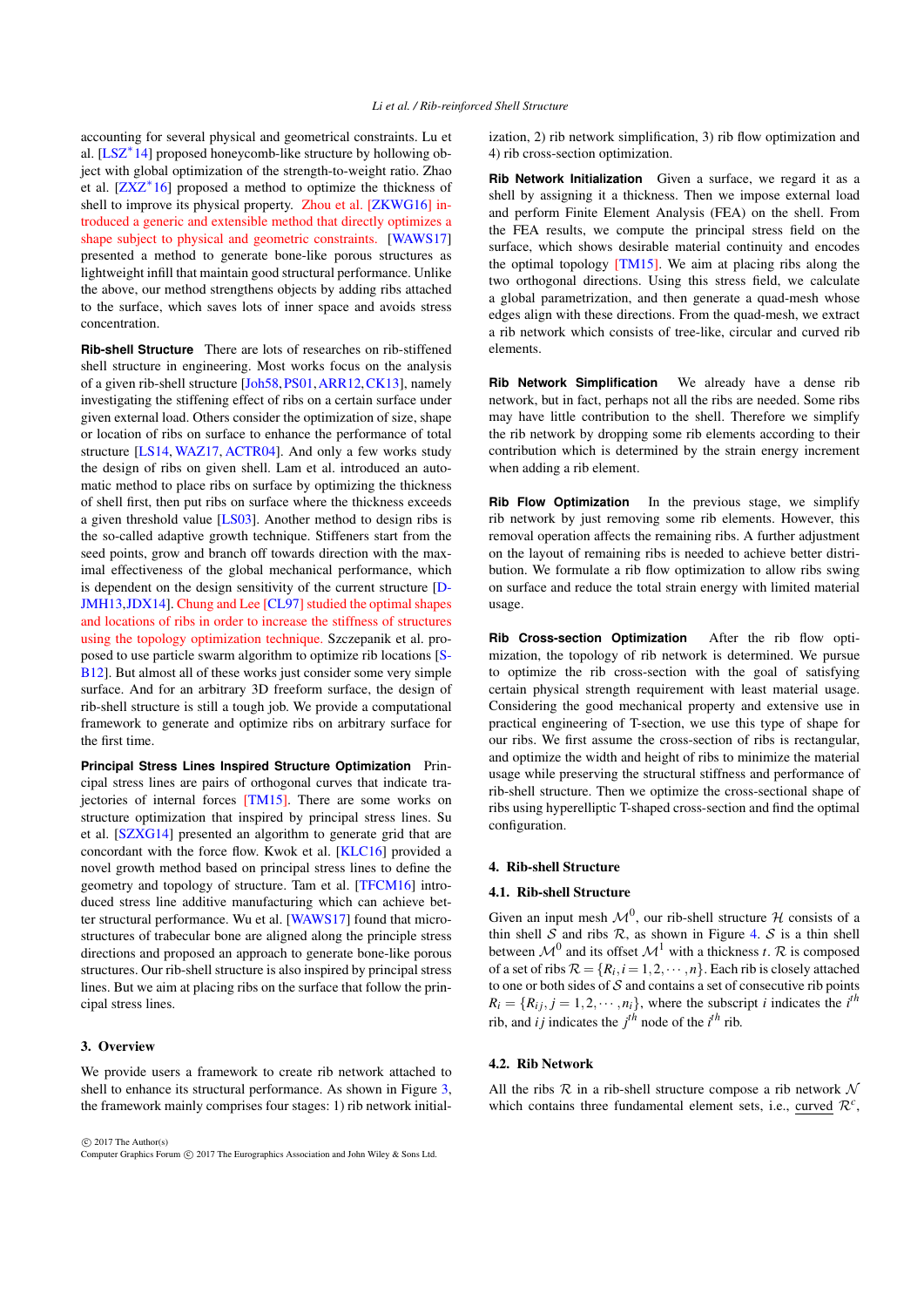*Li et al. / Rib-reinforced Shell Structure*

<span id="page-3-3"></span><span id="page-3-0"></span>

Figure 3: System overview: Given an input surface (a), we first generate a dense rib network (b), followed by a simplification process to remove the ribs with little contribution (c). Then we perform a rib flow optimization to adjust the layout of ribs (d). Finally we optimize the cross-section of ribs using hyperelliptic T-section (e).

<span id="page-3-1"></span>

Figure 4: Illustration of a rib-shell structure  $H$  consists of a thin shell S (in blue) with a thickness  $t$  and a network of ribs  $R$  (in brown).

circular  $\mathcal{R}^o$  and tree-like  $\mathcal{R}^t$  rib element sets. A rib element consists of ribs and has semantic information. Usually the tree-like rib element plays a more important role in reinforcing a shell. And circular and curved rib elements enhance local stiffness and strength and assist to increase global performance of rib-shell structures. Figure [5](#page-3-2) shows the three types of rib elements in a rib network. Note that curved rib element is the fundamental rib element which is also called rib for convenience. A tree-like rib element consists of several curved rib elements, and a circular rib element can be regarded as a curved rib element whose two ends meet at a same point.

<span id="page-3-2"></span>

Figure 5: From left to right: curved, circular and tree-like rib elements. The right tree-like rib element consists of eight curved ribs.

## 4.3. Stress Computation

The goal of stress computation is to set up the static equilibrium equation of rib-reinforced shells to calculate the nodal displacements using Finite Element Method (FEM). Since our rib-shell structure is a coupled construction of shell and ribs with each rib closely attached to the surface of shell (Figure [6\)](#page-4-0), static analysis should take them as a whole. Before performing FEA on the coupled structure, we remesh the surface such that all the ribs lie on the edges of the resultant triangular mesh. To simulate the thin shell, we adopt Constant Strain Triangular (CST) element [\[ABVW14\]](#page-11-8) for membrane deformation and Discrete Kirchhoff Triangular (DKT) element [\[VK01\]](#page-12-0) for bending behavior. Each rib is discretized according to the edges of the triangular mesh and modeled as beam elements, and the two ends of each beam have corresponding mesh vertices. The contribution of the ribs to the shell is obtained by superimposing the element stiffness matrix  $\mathbf{K}_{e}^{r}$  of the ribs to the el-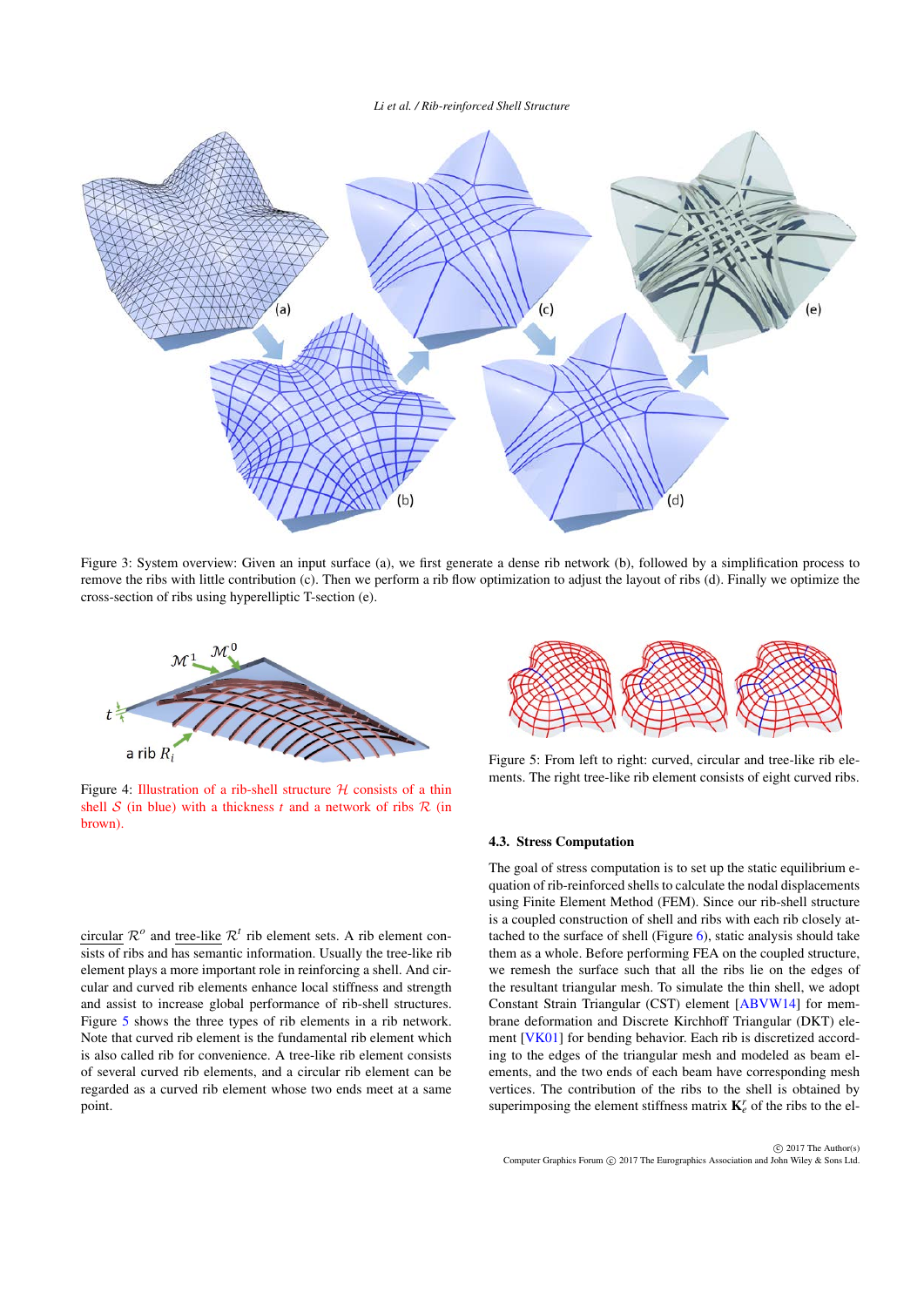,

<span id="page-4-3"></span>ement stiffness matrix  $\mathbf{K}_{e}^{s}$  of the shell as shown in Figure [6.](#page-4-0) In the figure, the superscripts *s* and *r* indicate the shell and the ribs, respectively, and the subscripts *i*, *j* and *k* indicate the three nodes of a triangular finite element among which *j* and *k* are also the two nodes of a beam finite element. After we get the assembled stiffness

<span id="page-4-0"></span>

Figure 6: Stiffness matrix assembling for a coupled structure.

matrix K. The node displacements can be obtained by solving the following equilibrium equation

$$
Ku = f, \tag{1}
$$

where f is the vector of node forces, u denotes the vector of resulting node displacements. We validate the accuracy of stress computation for the couple system by comparing the results with ABAQUS which is a well-known commercial FEM software.

**Von Mises Stress** The von Mises stress is widely used to predict yielding of materials under any loading condition [\[Log11\]](#page-12-29). A material is said to start yielding when its von Mises stress reaches a critical value known as the yield strength. We thus use von Mises stress in our system, which is a scalar deduced from the Cauchy stress tensor [\[Log11\]](#page-12-29)

$$
\sigma_{v}^{2} = \frac{(\sigma_{xx} - \sigma_{yy})^{2} + (\sigma_{yy} - \sigma_{zz})^{2} + (\sigma_{zz} - \sigma_{xx})^{2} + 6(\tau_{xy}^{2} + \tau_{yz}^{2} + \tau_{zx}^{2})}{2}
$$
\n(2)

where the components  $\sigma_{xx}, \sigma_{yy}, \sigma_{zz}$  are orthogonal normal stresses, and  $\tau_{xy}, \tau_{yz}, \tau_{xz}$  the orthogonal shear stresses.

# 4.4. Rib Cross-section

A wide range of profiles of cross-section for ribs have been applied in engineering. Among them, T-shaped cross-section is rather popular due to some practical advantages. T-section offers greater and significantly more resistance. And the material is present where it should be and in the right quantities [\[LS03\]](#page-12-3). This makes the rib more economical and lighter and in turn again making it even more economical. However, the commonly used right-angled T-section has a stress concentration on the corner which results in a localized increase in stress and causes cracks or even catastrophic failure [\[KB13\]](#page-12-30).

Therefore, we use hyperellipse to approximate T shape and form a hyperelliptic T-section. The formulation of a hyperellipse with order  $n(n)$ 2) can be formulated as follows

> $\begin{array}{|c|c|} \hline \multicolumn{1}{|c|}{0.0018cm} \multicolumn{1}{|c|}{0.0018cm} \multicolumn{1}{|c|}{0.0018cm} \multicolumn{1}{|c|}{0.0018cm} \multicolumn{1}{|c|}{0.0018cm} \multicolumn{1}{|c|}{0.0018cm} \multicolumn{1}{|c|}{0.0018cm} \multicolumn{1}{|c|}{0.0018cm} \multicolumn{1}{|c|}{0.0018cm} \multicolumn{1}{|c|}{0.0018cm} \multicolumn{1}{|c|}{0.001$ *x a*  $\begin{array}{c} \begin{array}{c} \begin{array}{c} \end{array} \\ \begin{array}{c} \end{array} \end{array} \end{array}$  $\left| \begin{array}{c} n \\ + \end{array} \right|$ *y b*  $\begin{array}{c} \begin{array}{c} \begin{array}{c} \end{array} \\ \begin{array}{c} \end{array} \end{array} \end{array}$



where *a* and *b* are semi-diameters. And as the order *n* increases, the hyperellipse converges to a rectangle and the cross-section of rib tends to be a standard right-angled T-section as shown in the inset.

<span id="page-4-2"></span> $n^{n} = 1,$  (3)

 $\circ$  2017 The Author(s) Computer Graphics Forum (C) 2017 The Eurographics Association and John Wiley & Sons Ltd.

Hyperelliptic T-section inherits the advantages of usual T-section and improves stress concentration at the same time. To show stress distribution improvement of hyperelliptic T-section compared with right-angled one, we perform an FEA on the two types of ribs. We fix two ends of the rib, and impose loads on the middle. The results in Figure [7](#page-4-1) indicate hyperelliptic T-section has better performance and can prevent from stress concentration to some extent.

<span id="page-4-1"></span>

Figure 7: Hyperelliptic (a) and right-angled (b) T-section. Color encodes the von Mises stress. The stress of right-angled T-section in the black ellipse is much higher than that of hyperelliptic T-section.

## 5. Rib Network Generation

In this section, we will introduce the method to construct a rib network on arbitrary surface such that each rib aligns with the principal stress directions.

#### 5.1. Principal Stress Calculation

Principal stresses are the components of a stress tensor when the basis is changed in such a way that the shear stress components become zero. Our rib network generation is based on principal stresses of the original shell structure, more precisely, placing ribs along principal stress directions. The stress tensor  $\sigma$  has three real eigenvalues  $\lambda_1, \lambda_2, \lambda_3$  and three mutually orthogonal eigenvectors  $e_1$ ,  $e_2$ ,  $e_3$ , satisfying  $\sigma e_i = \lambda_i e_i (i = 1, 2, 3)$ . Therefore, by multiplying a coordinate transformation matrix to transform the original coordinate system to coordinate system with axes  $e_1, e_2, e_3$ , the stress tensor now only has three normal components, i.e., principal stresses and three eigenvectors principal stress directions.

Principal stress directions are useful as they indicate trajectories of internal forces and, therefore naturally encode the optimal topology for any structure for a given set of boundary conditions [\[ABVW14\]](#page-11-8). In our paper, we utilize principal stress directions to guide the construction of rib layout and align ribs with these directions. Therefore ribs can approximately best reinforce shell under external loads.

#### 5.2. Quad-mesh Extraction

Using the principal stress field defined on the surface of input mesh, we calculate a global parametrization of the surface based on the MIQ [\[BZK09\]](#page-11-9) method. With the parametrization result we extract a quad-mesh from the input surface using the method of QEx [\[EBCK13\]](#page-12-31). Since the edges of the resultant quad-mesh align with the principal stress directions of the surface, we can generate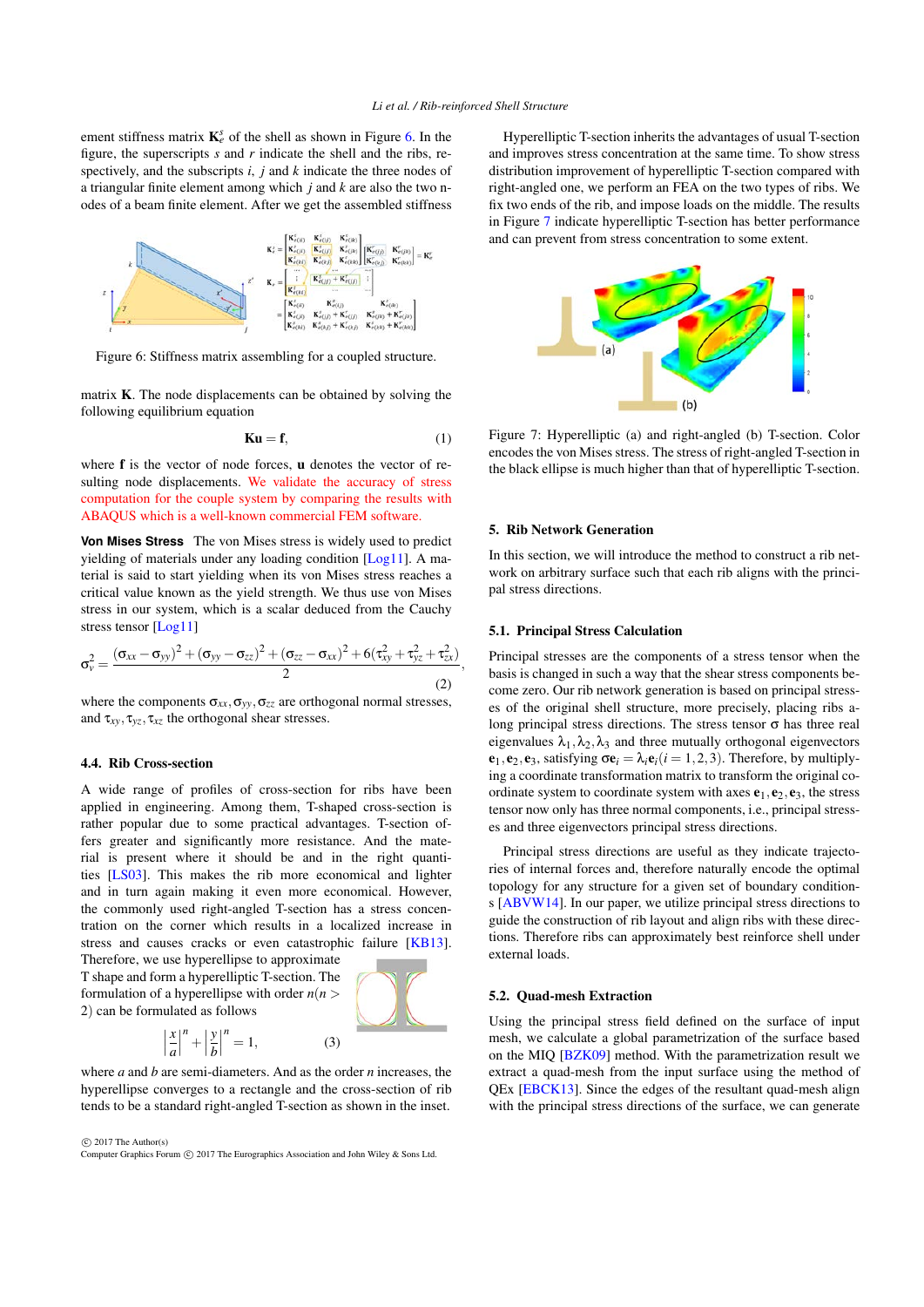<span id="page-5-2"></span>an initial rib network from the quad-mesh.

# **Principal Stress Field Smoothing** First of all, we smooth the principal stress field to make it smoother for parametrization. The smoothness energy is defined based on the method in [\[KN-](#page-12-32)

$$
E_{sm} = \lambda \sum_{e_{ij} \in E} \cos 4(\theta_i + r_{ij} - \theta_j + \alpha_i - \alpha_j) + (1 - \lambda) \sum_{f_i \in F} \alpha_i^2.
$$
 (4)

[P07\]](#page-12-32), which blends a smoothness energy with an alignment term:

Here  $\theta_i$  and  $\theta_j$  are stress directions in local frames of face  $f_i$  and  $f_j$ , respectively, and  $r_{ij}$  is the angle between both local frames. The variables  $\alpha_i$  and  $\alpha_j$  are the direction deviations on face  $f_i$  and  $f_j$ , respectively. The right most term is the penalty of large deviations which keeps the resulting cross field aligning with the original stress field. And factor  $\lambda$  determines if there is more emphasis on smoothing or alignment, we set it to be 0.[8](#page-5-0) here. Figure 8 provides a comparison of stress field before and after smoothing.

<span id="page-5-0"></span>

Figure 8: Left: principal stress directions. Right: principal stress directions after smoothing.

**Global Parametrization** In the global parametrization, we assign a  $(u, v)$  parameter value to each vertex of the input mesh so that its iso-parameter lines on the surface are locally aligned with the principal stress field. We seek for the optimal parametrization by minimizing the following energy function

$$
E_T = \sum_{f_i \in F} A_{f_i} (\|\rho \nabla u - \mathbf{u}_{f_i}\|^2 + \|\rho \nabla v - \mathbf{v}_{f_i}\|^2),
$$
 (5)

where  $\rho$  is a global scaling parameter which controls the length of edges in the resulting quad-mesh. And  $\mathbf{u}_{f_i}$  and  $\mathbf{v}_{f_i}$  are two orthogonal vectors in face  $f_i$  corresponding to the cross field directions. The scalar  $A_{f_i}$  is the area of face  $f_i$ .

**Quad-mesh Extraction and Processing** As long as we have the global parametrization result, a quad-mesh can be generated by just using the method of QEx [\[EBCK13\]](#page-12-31). We further use a simple Laplacian smoothing method to smooth the quad-mesh, and then project the smoothed quad-mesh to the original triangle mesh along vertex normal directions.

For some complex surfaces, the output quad-mesh may contain many singularities, which is harmful to the rib generation process. Therefore we use Peng's connectivity editing operations [\[PZK-](#page-12-33)W<sub>11</sub>] to explicitly move and merge singularities.

## 5.3. Rib Network Initialization

Given a quad-mesh  $\mathcal{M}(V, E, F)$ , we trace its consecutive edges that don't bend too much and regard the resulting curve as a rib.

Assume there is a rib *R*, we continue tracing and reach an adjacent edge e intersecting at point p with normal n. To compute the angle between the rib  $R$  and  $e$ , we project edge  $\hat{e}$  adjacent to  $e$  in rib *R* as well as edge e onto the tan-



gent plane passing the point p perpendicular to the normal n. Then the angle between the rib  $R$  and edge  $e$  can be calculated by the two projected edge  $\hat{\mathbf{e}}^t$  and  $\mathbf{e}^t$  as follows

$$
\measuredangle(R, \mathbf{e}) = \arccos\left(\frac{\hat{\mathbf{e}}^t \cdot \mathbf{e}^t}{\|\hat{\mathbf{e}}^t\| \|\mathbf{e}^t\|}\right),\tag{6}
$$

where  $\hat{\mathbf{e}}^t = \hat{\mathbf{e}} - (\mathbf{n} \cdot \hat{\mathbf{e}}) \mathbf{n}$  and  $\mathbf{e}^t = \mathbf{e} - (\mathbf{n} \cdot \mathbf{e}) \mathbf{n}$  are the projections of edges  $\hat{\mathbf{e}}$  and  $\mathbf{e}$  on the tangent plane, respectively.

When tracing a rib, a user-specified parameter  $\phi$  is used to control the degree of bending. The algorithm to trace a rib is described in Algorithm [1.](#page-5-1)

<span id="page-5-1"></span>

| <b>Algorithm 1:</b> $\{R, \mathcal{E}\}$ = ribTracer( <i>M</i> , $\mathcal{E}, e$ ) |                                                                                 |  |  |  |  |  |
|-------------------------------------------------------------------------------------|---------------------------------------------------------------------------------|--|--|--|--|--|
| <b>Input:</b> Quad-mesh $M$ , edge set $\mathcal E$ and starting edge $e$ ;         |                                                                                 |  |  |  |  |  |
| <b>Output:</b> Rib R and new edge set $\mathcal{E}$ ;                               |                                                                                 |  |  |  |  |  |
|                                                                                     | // Tracing a rib R from e in edge set $\mathcal E$ of quad-mesh $\mathcal M$ ,  |  |  |  |  |  |
|                                                                                     | // edges visited are removed from $\mathcal E$                                  |  |  |  |  |  |
|                                                                                     | 1 add $e$ into $R$ ;                                                            |  |  |  |  |  |
| 2                                                                                   | while true do                                                                   |  |  |  |  |  |
| 3                                                                                   | <i>best_align</i> = $+$ inf;                                                    |  |  |  |  |  |
| 4                                                                                   | $e$ best = -1;                                                                  |  |  |  |  |  |
| 5                                                                                   | <b>foreach</b> e_next adjacent to rib $R$ <b>do</b>                             |  |  |  |  |  |
| 6                                                                                   | <b>if</b> e_next $\cap$ R is singularity <b>then</b>                            |  |  |  |  |  |
| 7                                                                                   | return;                                                                         |  |  |  |  |  |
| 8                                                                                   | <b>if</b> e_next $\notin \mathcal{E}$ then                                      |  |  |  |  |  |
| 9                                                                                   | continue;                                                                       |  |  |  |  |  |
| 10                                                                                  | if $\angle(R, e\_next) < best\_align$ then                                      |  |  |  |  |  |
| 11                                                                                  |                                                                                 |  |  |  |  |  |
| 12                                                                                  | best_align = $\angle$ (R, e_next);<br>e_best = e_next;                          |  |  |  |  |  |
|                                                                                     |                                                                                 |  |  |  |  |  |
| 13                                                                                  | <b>if</b> $e_{\text{best}} \neq -1$ and <i>best</i> _align < $\phi$ <b>then</b> |  |  |  |  |  |
| 14                                                                                  | add $e_{\text{}}$ <i>best</i> into $R$ ;                                        |  |  |  |  |  |
| 15                                                                                  | remove $e_{\text{best}}$ from $\mathcal{E}$ ;                                   |  |  |  |  |  |
| 16                                                                                  | else                                                                            |  |  |  |  |  |
| 17                                                                                  | break;                                                                          |  |  |  |  |  |
|                                                                                     |                                                                                 |  |  |  |  |  |

During the rib network tracing process, we first extract the treelike rib elements by tracing from the edges originated from the singularities of the quad-mesh. If a rib reaches a new singularity, we continue until the current tracing operation stops. After all the singularities are processed, namely, tree-like rib elements are all extracted, we trace from an arbitrary edge each time. When the rib meets with its starting point, we get a circular rib, otherwise, we get a curved rib.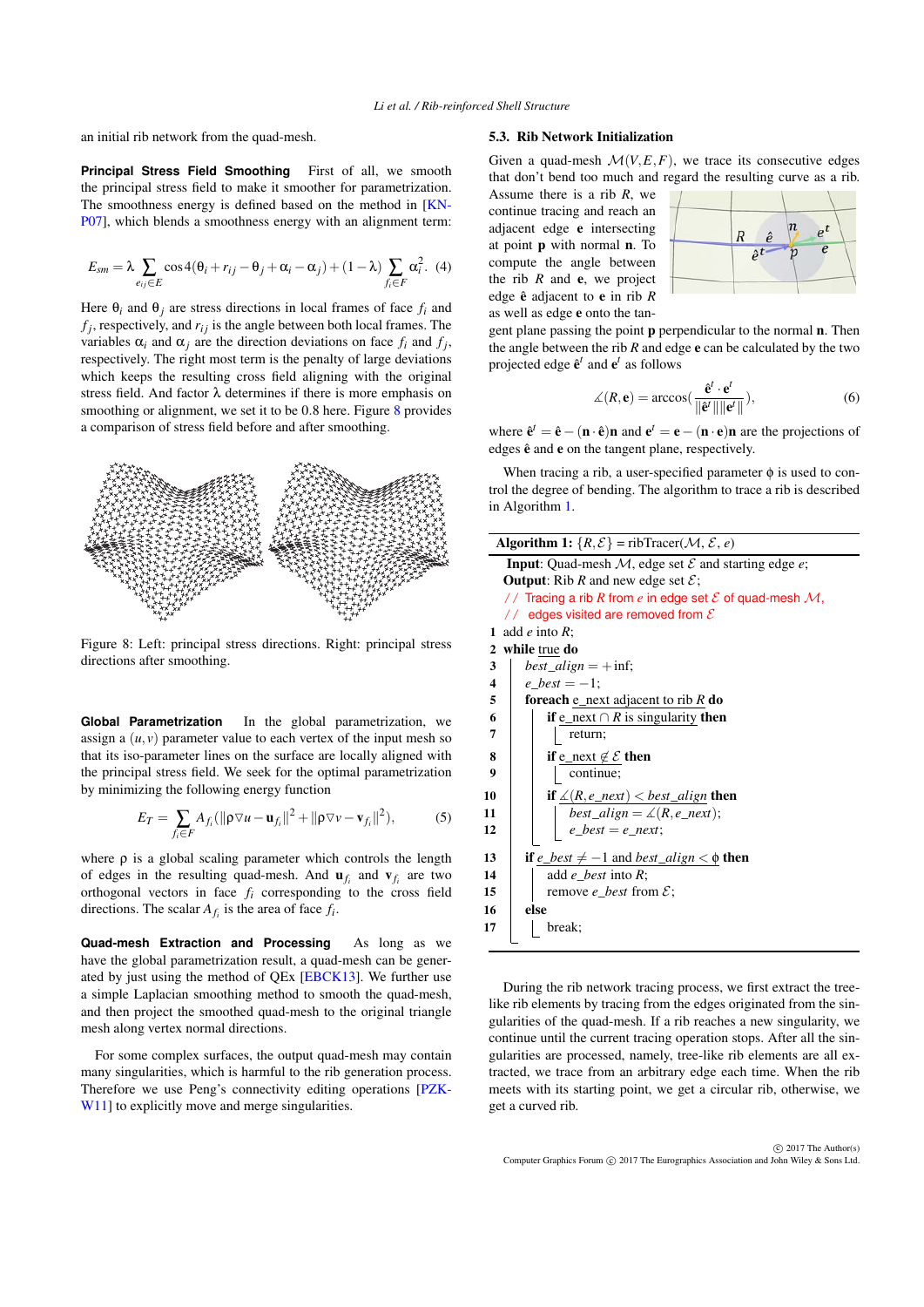The complete rib network extraction process is described in Algorithm [2.](#page-6-0) Since the edges of quad-mesh align with the principal

<span id="page-6-0"></span>Algorithm 2:  $\{N\}$  = ribNetworkTracer(M) **Input:** Quad-mesh  $\mathcal{M}(V, E, F)$ ; **Output:** Rib network  $\mathcal{N} = \mathcal{R}^c \cup \mathcal{R}^o \cup \mathcal{R}^t$ ; // Tracing a rib network  $\mathcal N$  from quad-mesh  $\mathcal M$ 1 create rib element sets  $\mathcal{R}^c, \mathcal{R}^o, \mathcal{R}^t$ , and create set  $\mathcal E$  and  $\mathcal S$ ; 2 add all edges in  $E$  into  $\mathcal E$  and singularities of  $\mathcal M$  into  $\mathcal S$ ; 3 while  $S$  is not empty do 4 create  $\mathbb S$  and move a singularity *s* in *S* into  $\mathbb S$ ;  $\begin{array}{c|c} 5 & \text{create tree-like rib element } R^t; \end{array}$ 6 while  $\mathbb S$  is not empty do 7 | foreach edge e in  $\mathcal E$  originated from s do 8  $|$   $|$   $\{R, \mathcal{E}\}$  = ribTracer( $\mathcal{M}, \mathcal{E}, e$ ); 9 **i** if *R* has singularity s' and s'  $\in$  *S* then 10  $\boxed{\qquad}$   $\boxed{\qquad \text{move } s' \text{ from } S \text{ into } S;}$ 11 dd *R* into  $R^t$ ; 12  $\parallel$  add  $R^t$  into  $\mathcal{R}^t$ ; 13 while  $E$  is not empty do 14 choose an arbitrary starting edge *e*; 15  $\{R, \mathcal{E}\}$  = ribTracer( $\mathcal{M}, \mathcal{E}, e$ ); 16 **if**  $R$  is a loop then 17  $\left| \right|$  add *R* into  $\mathcal{R}^o$ ; 18 else 19  $\parallel$  add *R* into  $\mathcal{R}^c$ ;

stress directions, the resultant rib network also lies along these directions. Once a dense rib network is obtained, we project all the ribs back to the input mesh to make them on the final shell.

#### 5.4. Rib Network Simplification

In the previous step, we generate a dense rib network from quadmesh. But in fact, using all the ribs can be wasteful and unnecessary, and some ribs have little contribution to the shell. Moreover, since main deformations in shell structures are bending, a thick rib has much larger second moment of area than several thin ribs whose total cross-section area is same as the thick rib. Therefore, a sparse thick rib structure resists bending deformations more effectively than a dense thin rib structure. So we simplify the rib network to ensure that every rib is essential and obbligato. During rib simplification, we take each rib element as a whole to utilize the semantic information and retain structural integrity.

To measure the contribution of each rib element to the shell, we first calculate the total strain energy  $U_0$  of the pure shell structure using  $U_0 = \mathbf{u}_0^T \mathbf{K}_0^s(t) \mathbf{u}_0$  with shell thickness *t*. Then given a certain volume *V* of material, the strain energy of shell together with rib element *i* is computed as

$$
U_i = \mathbf{u}_i^T (\mathbf{K}_0^s(t) + \mathbf{K}_i^r(w_i, h_i)) \mathbf{u}_i.
$$
 (7)

Here  $w_i$  and  $h_i$  are the width and height of rib element. To make it simple, we assume the cross-sectional shape of all the ribs is square

 $\circ$  2017 The Author(s) Computer Graphics Forum (C) 2017 The Eurographics Association and John Wiley & Sons Ltd.

here. That is to say,  $w_i = h_i$  and  $l_i w_i h_i = V$  with total rib length  $l_i$ . And now the contribution for rib element *i* is defined as

$$
C_i = 1 - \frac{U_i}{U_0}.\tag{8}
$$

That means the more strain energy reduces, the more important the rib element is. We calculate the contribution values for all the rib elements, and discard any rib element whose contribution is less than a user-specified threshold value  $γ$  at the same time. Figure [9](#page-6-1) shows an example of rib network simplification.

<span id="page-6-1"></span>

Figure 9: Rib network simplification of Guscio. The histogram on the left illustrates the contribution of each rib element. The resultant simplified rib network is colored in blue. Light orange rib elements are dropped.

Now we have an initial rib network, in the next section, we further describe the optimization of rib network which consists of rib flow optimization and rib cross-section optimization.

## 6. Rib Network Optimization

## 6.1. Rib Flow Optimization

In the previous section, we simplify a rib network generated from quad-mesh by dropping rib elements with little contribution. However, this removal operation affects the rest of ribs. We need to adjust the layout of rib network to achieve better distribution. Since our rib network is extracted from a quad-mesh  $M$ , whose vertex positions are denoted as  $\mathbf{p}_v^0$ ,  $v = 1, 2, \dots, |V|$ , each rib point  $R_{ij}$  has a unique integer  $v_{ij}$  corresponding to a vertex in quad-mesh. And for each point  $R_{ij}^0$  in a rib, we define its two moving directions as  $\mathbf{d}_{ij}^+$  and  $\mathbf{d}_{ij}^-$ . Assume each rib point has a signed moving distance  $\delta_{ij}$  along its actual moving direction

$$
\mathbf{d}_{ij} = \begin{cases} \mathbf{d}_{ij}^+ & \delta_{ij} \ge 0 \\ \mathbf{d}_{ij}^- & \delta_{ij} < 0 \end{cases} . \tag{9}
$$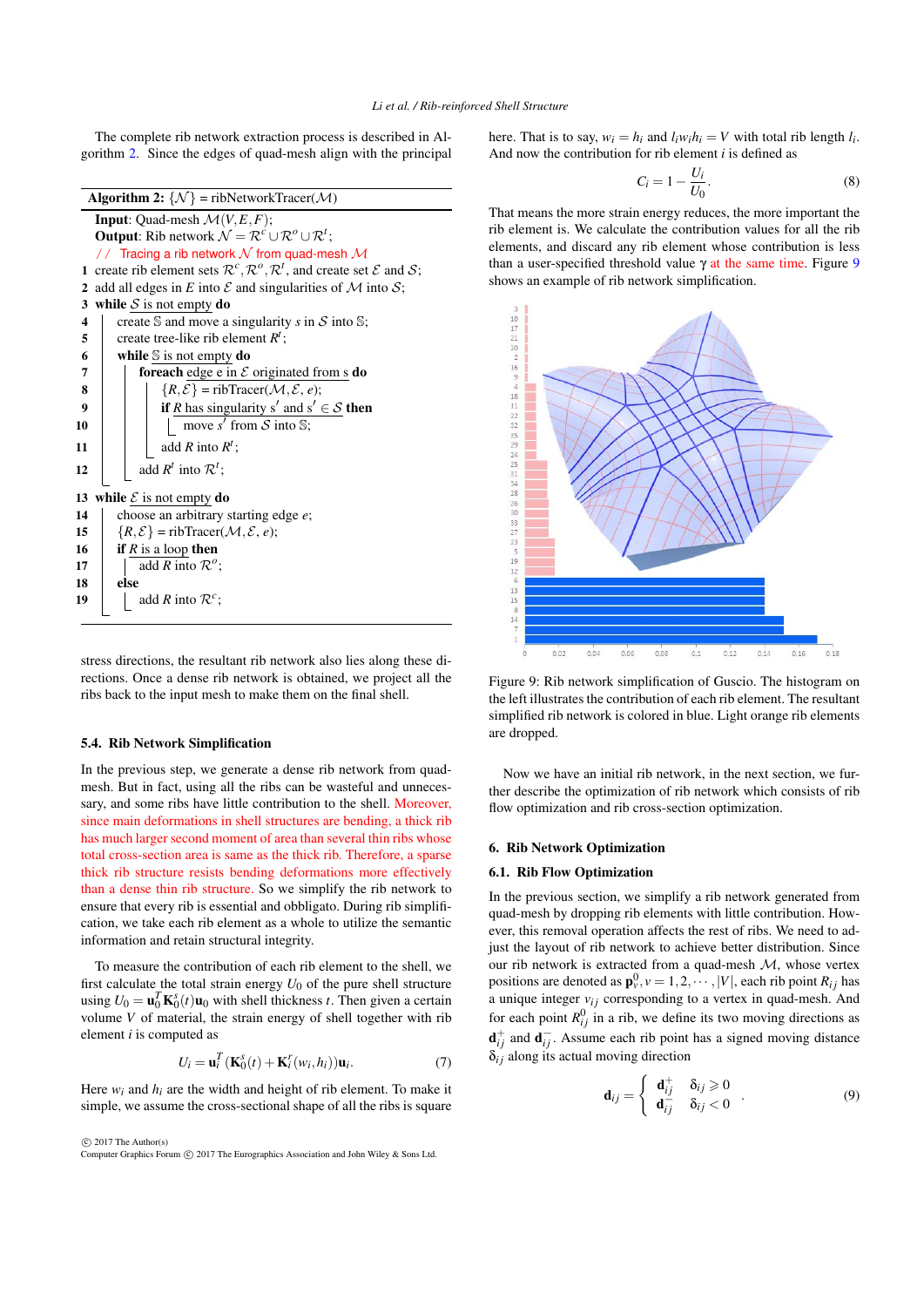And then we can calculate the new position of each vertex of the quad-mesh by the following equation

$$
\mathbf{p}_{\nu} = \mathbf{p}_{\nu}^{0} + \sum_{\nu_{ij} = \nu} |\delta_{ij}| \mathbf{d}_{ij}.
$$
 (10)

We update the rib point position by  $R_{ij} = \mathbf{p}_{v_{ij}}$  to keep the correspondence of ribs and quad-mesh. And the goal of rib flow optimization is to minimize the total strain energy of rib-shell structure by optimizing the position of each rib point, which is dependent on the moving distance  $\delta_{ij}$ .

**Rib Moving Directions** Basically, we hope all ribs to move along the directions orthogonal to itself. Considering most rib points in quad-mesh have a degree of four, for those points, we can define the moving directions as the two outgoing edge vectors with unit length, as shown in Figure [10.](#page-7-0) And the maximum moving distance for each direction is defined as the half of corresponding edge length  $L_{ij}^+$  and  $L_{ij}^-$ . For the rib point corresponding to singularity of

<span id="page-7-0"></span>

Figure 10: Moving directions for rib point with degree 4.

quad-mesh whose degree is not four, the moving direction is ambiguous to define. We take an alternative way and calculate its relative coordinates from a linear combination of its neighboring vertex positions, and update its position using this relative coordinates from its neighbors.

**Problem Formulation** The rib flow optimization is aimed at minimizing the total strain energy by changing the rib point positions. To keep the smoothness of ribs after flowing, we add a smoothing term by modifying the standard mid-point scheme (e.g.,  $\mathbf{p}_{i-1} + \mathbf{p}_{i+1} \approx 2\mathbf{p}_i$  so that it reflects the varying density of rib points. Specifically, we define the smoothness of rib  $R_i$  as

$$
S_i = \sum_{j=2}^{n_i-1} \|(1-u_j)R_{i,j-1} + u_j R_{i,j+1} - R_{ij}\|_2^2, \tag{11}
$$

and the weight is define as

$$
u_j = \frac{||R_{ij}^0 - R_{i,j-1}^0||_2}{||R_{ij}^0 - R_{i,j-1}^0||_2 + ||R_{i,j+1}^0 - R_{i,j}^0||_2}.
$$
 (12)

Hence the objective function of rib flow optimization can be written as follows:

<span id="page-7-2"></span>
$$
\min_{\delta_{ij}} \quad \frac{1}{2} \mathbf{u}^T \mathbf{K}(\delta_{ij}) \mathbf{u} + \lambda^r \sum_{i=1}^n S_i.
$$
 (13)

Here  $\lambda^r$  is the weight of smoothing term and is set as 30 in our experiment. Since we only pursuit minor changes of rib point positions, we need to constrain their moving distances. When computing the rib moving directions, we can get the corresponding edge lengths. Thus we can bound the actual moving distance by

$$
-\frac{L_{ij}^-}{2} \le \delta_{ij} \le \frac{L_{ij}^+}{2}.\tag{14}
$$

And this constraint can further avoid the self-intersection of the final ribs. Figure [11](#page-7-1) gives the results of rib flow optimization. And the strain energies of the shell for Guscio and Botanic reduced about 1.32% and 3.57%, respectively.

<span id="page-7-1"></span>

Figure 11: Rib network before (blue) and after (red) rib flow optimization for Guscio (left) and Botanic (right).

## 6.2. Cross-Section Optimization

The aim of rib cross-section optimization is to minimize the material usage of ribs while guaranteeing the overall physical performance of rib-shell structure. As illustrated before, hyperelliptic Tsection has many advantages. However, this non-linear optimization problem is very hard to solve and the initial values of all the parameters are difficult to specify. To tackle this problem, we first regard the cross-section as a rectangle, and optimize the rib size, i.e., width and height , to ensure the overall structure stays in a safe state by constraining the maximal stress. Then based on the rectangular ribs, we further optimize the cross-sectional shape to form a hyperelliptic T-section. And during the shape optimization, we choose an alternate easier but effective way which prevents the second moment of area from decreasing to guarantee the stiffness and strength of rib-shell structure.

## 6.2.1. Size Optimization

We assume the cross-sectional shape of each rib is rectangle first, and for rib point  $R_{ij}$  the width and height are  $w_{ij}$  and  $h_{ij}$ , respectively. Our goal is to minimize the rib volume while achieving certain stiffness requirement. The objective function is a combination of total rib volume and a smoothing energy. The smoothing term  $S_i^w$ and  $S_i^h$  are Laplacian smoothing of width and height along the ribs, and  $\lambda^w$  and  $\lambda^h$  are their weights, respectively. And the formulation of rib size optimization is as follows:

<span id="page-7-3"></span>
$$
\min_{\{w_{ij}, h_{ij}\}} \quad \sum_{i=1}^{n} (V_i + \lambda^w S_i^w + \lambda^h S_i^h)
$$
\n
$$
\text{s.t.} \begin{cases}\n\sigma_{\text{max}} \le \overline{\sigma}, \\
\frac{s}{\le w_{ij} \le \overline{s},} \\
\frac{s}{r} \le \frac{h_{ij}}{h_{ij}} \le r.\n\end{cases}
$$
\n
$$
(15)
$$

 $\odot$  2017 The Author(s) Computer Graphics Forum (C) 2017 The Eurographics Association and John Wiley & Sons Ltd.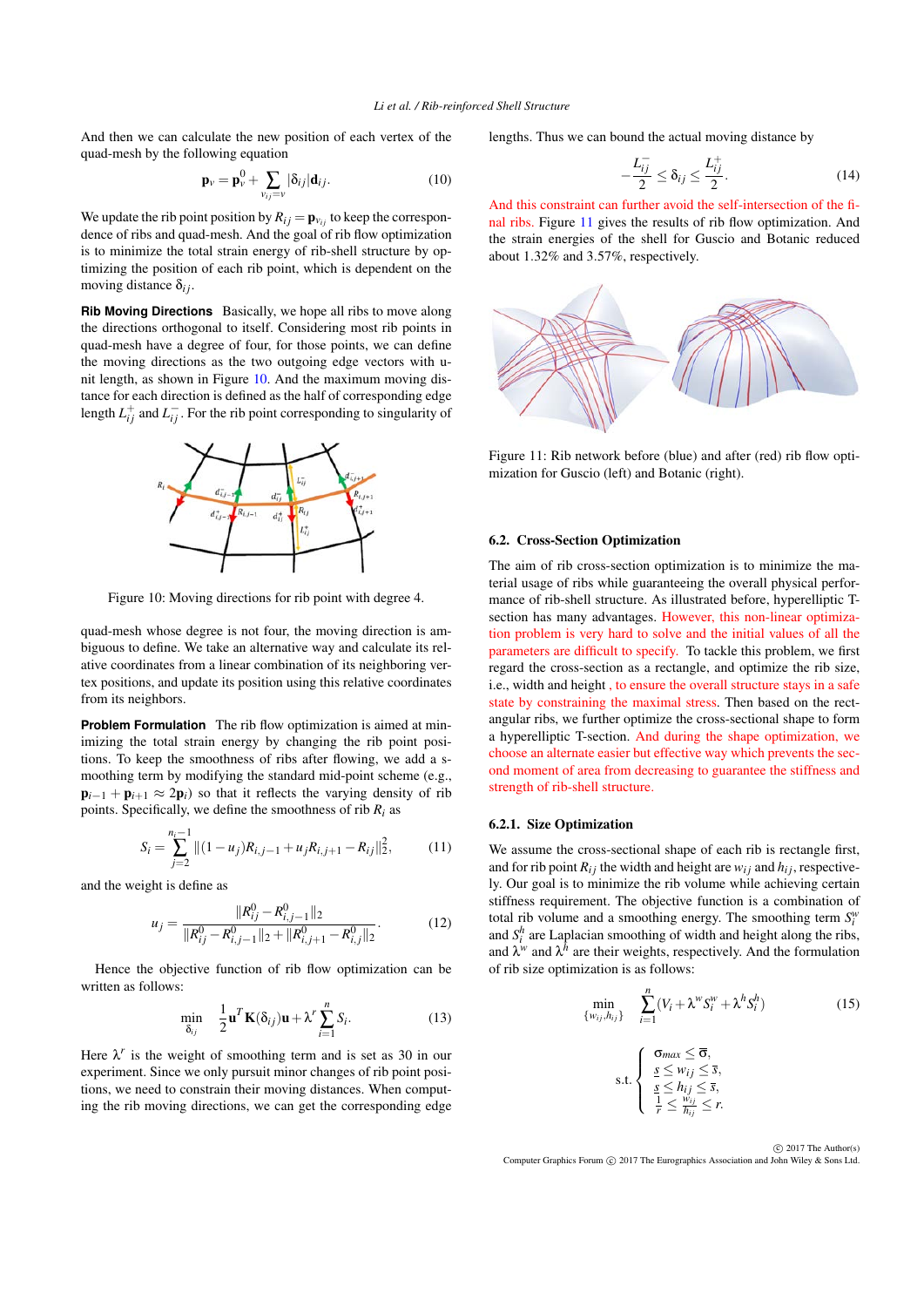<span id="page-8-8"></span>Here  $\sigma_{max}$  is the maximum von Mises stress, and  $\bar{\sigma}$  is the maximum allowable stress which reflects the strength limit of material. *s* and *s* are the lower and upper bound of rib size. And the last constraint keeps the ratio of width and height staying in a reasonable range. This optimization problem calculates the minimum needed material to keep the shell in a safe state.

## 6.2.2. Shape Optimization

Based on the rectangular ribs above, we further optimize the crosssectional shape to form a T-section.

**Second Moment of Area** The resistance of bending for a rib can be evaluated using second moment of area:

$$
I_x = \iint_A y^2 dA,\tag{16}
$$

$$
I_{y} = \iint_{A} x^{2} dA, \qquad (17)
$$

where *A* is cross-sectional domain we concern. Equation [16](#page-8-0) and [17](#page-8-1) indicate that for a shape with a given area, the more geometry accumulates away from *z*-axis the larger bending resistance it possesses. This provides a more convincing reason to use T-section from the perspective of mechanics principle.

**Hyperelliptic T-Section** We introduce here how to form a hyperelliptic T-section from a rectangular rib. We remove two halves of a hyperellipse from a rectangle as shown in the Figure [12.](#page-8-2) So the area of the cross-section is area of rectangle minuses the area of a hyperellipse. And the area inside the hyperellipse can be explicitly expressed in terms of the gamma function [\[Ros00\]](#page-12-34).

<span id="page-8-2"></span>

Figure 12: Hyperelliptic T-Section attached to a shell with thickness *t*.

**Shape Optimization** The goal of cross-sectional shape optimization is to further reduce material usage from a rectangular rib while maintaining the mechanical stiffness of the rib-shell structure under external load. So the objective function is also the volume of ribs

$$
\min \sum_{i=1}^{n} V_i(w_{ij}, h_{ij}, a_{ij}, b_{ij}), \tag{18}
$$

where  $V_i(w_{ij}, h_{ij}, a_{ij}, b_{ij})$  is the volume of rib *i* with hyperelliptic T-section.  $w_{ij}$  and  $h_{ij}$  are width and height of the bounding box of cross-section, which we allow to stay near the original rectangular cross-section by the following constraints:

<span id="page-8-4"></span>
$$
|w_{ij} - w_{ij}^*| \le \varepsilon_w w_{ij}^*,
$$
  
\n
$$
|h_{ij} - h_{ij}^*| \le \varepsilon_h h_{ij}^*.
$$
\n(19)

 $\odot$  2017 The Author(s)

Computer Graphics Forum  $\circled{c}$  2017 The Eurographics Association and John Wiley & Sons Ltd.

<span id="page-8-5"></span>Here  $w_{ij}^*$  and  $h_{ij}^*$  are width and height of rectangular rib from rib size optimization.  $\varepsilon_w$  and  $\varepsilon_h$  are parameters that control the change of rib width and height, respectively. And furthermore the parameters of hyperellipse are constrained by shell thickness *t* as follows:

$$
w_{ij} = 2a_{ij} + \tau^w,
$$
  
\n
$$
h_{ij} = 2b_{ij} + \tau^h,
$$
\n(20)

where  $\tau^w$  and  $\tau^h$  are flange and web thicknesses of the hyperelliptic T-section, respectively. To ensure the strength of the T-section, we further constrain  $\tau^w$  and  $\tau^h$  by the shell thickness *t* using the following inequations:

<span id="page-8-6"></span>
$$
t < \tau^w < w_{ij},
$$
  
\n
$$
t < \tau^h < h_{ij}.
$$
\n(21)

<span id="page-8-1"></span><span id="page-8-0"></span>And the most important thing is that we must guarantee the mechanical performance of each rib. In the previous size optimization, we have forced the overall structure to stay in a safe state by constraining the maximal von Mises stress. However, tackling this constraint in a non-linear optimization is very time-consuming. So here we choose an alternate easier way, which prevents the second moment of area from decreasing, to ensure the mechanical performance of each rib. That is to say, the second moment of area of rib *i* can't be less than original rib with rectangular cross-section.

<span id="page-8-7"></span>
$$
I_x(i) \ge I_x^*(i),
$$
  
\n
$$
I_y(i) \ge I_y^*(i).
$$
\n(22)

Here  $I_x^*(i)$  and  $I_y^*(i)$  are the second moment of area for original rectangular rib *i*. And  $I_x(i)$  and  $I_y(i)$  are the second moment of area for hyperelliptic T-sectional rib *i*.

From the analysis above, the cross-sectional shape optimization can be formulated as a nonlinear optimization problem with objective function (Equation [18\)](#page-8-3) and constraints (Equations [19,](#page-8-4) [20,](#page-8-5) [21](#page-8-6) and [22\)](#page-8-7).

### 7. Results

We have implemented our algorithm on a desktop PC with an Intel I5 CPU and 8G memory. The FEA and initial rib network generation process are implemented in C++, while the rib optimization process is implemented with Matlab. The non-linear optimization problems (Equations [13,](#page-7-2) [15,](#page-7-3) [18\)](#page-8-3) can be solved using the Interior Point Method [\[NW06\]](#page-12-35) where the gradients are estimated using finite differences.

<span id="page-8-3"></span>**Parameters Setting** In our experiment, the models are all scaled such that the maximum edge length of bounding box is 100. we set the shell thickness *t* as 1.2. The lower and upper bound of rib size are set as 0.8 and 8, respectively. The maximum ratio of rib width and height *r* is set as 4. Note that the unit is millimeter throughout the paper. The scaling parameter  $ρ$  for MIQ is between 18 and 30 in our method. And smoothing weights  $\lambda^w$  and  $\lambda^h$  are both set as 10. And parameters  $\varepsilon^w$  and  $\varepsilon^{\overline{h}}$  are set as 0.2 here. The maximum allowable von Mises stress  $\bar{\sigma}$  is set as 40 according to the yield strength of plastic (42 MPa). And the angle deviation threshold  $\phi$ in Algorithm [1](#page-5-1) is set as  $\pi/3$ . The external loads are imposed as gravity by default.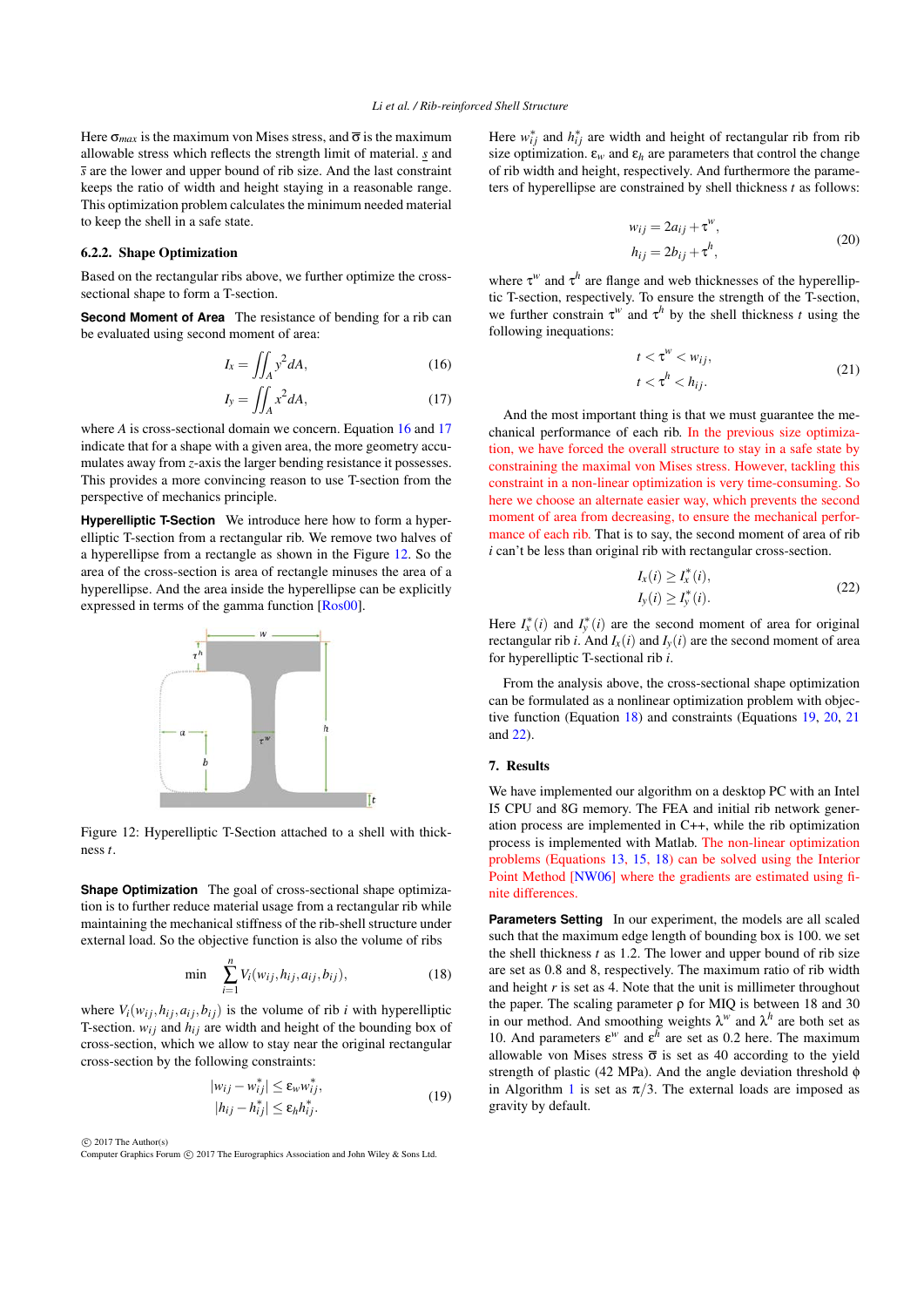# <span id="page-9-3"></span>7.1. Discussions

**Choice of Hyperelliptic Order** As the order of hyperellipse in Equation [3](#page-4-2) increases, it looks apparently like a rectangle with rounded corners. We calculate the performance of hyperelliptic T-section with different orders as shown in Figure [13.](#page-9-0) In the figure, we only show moments for bending resistance in height direction as they are more important than moments in width direction for shell structures. It can been seen that with the growth of orders, both values of hyperelliptic T-section are getting closer to corresponding values of right-angled T cross-section. But the computational cost of hyperelliptic shape rises as the increase of orders. Considering the time cost, we simply choose the order to be 6 where the changes of area and moment properties are small and the order is not too large.

<span id="page-9-0"></span>

Figure 13: Area (blue) and second area moments (red) about orders of right-angled and hyperelliptic T-sections.

**Iteratively Alternate Optimization of Rib Flow and Crosssection** Actually, the rib flow optimization and cross-section optimization can be performed alternately and iteratively. And we have organized our code to jointly optimize locations and cross-sectional shapes of ribs. However, after a round of rib flow and cross-section optimization, the effect of rib flow in the next step is pretty minor. As a consequence, we abandon this strategy which seems to be more reasonable.

**Choice of Mechanical Criterions** From a purely superficial level, we uses different criterions at each stage. However, our method moves toward only one goal, namely, ensuring the structural safety with minimum material usage. Since the calculation of strain energy has a lower computational complexity than stress, we first pursue to compute a good distribution of ribs to reduce the total strain energy from a global perspective. But this is not enough, we need to further ensure the safety of the whole structure with minimum material. And hence we use von Mises stress and constrain it under the yield strength. But this non-linear cross-sectional shape optimization with a stress constraint is rather difficult to solve and the initial values are hard to choose. So we divide this cross-section optimization into size and shape optimization. During size optimization, we regard the cross-sectional shape as rectangle, and use stress constraint to ensure the safety. And then in the shape optimization, we optimize the superelliptic shape based on the previous rectangular ribs, while preventing the second moment of area which is easier to compute from decreasing to ensure the structural stiffness. In summary, our method takes some simple while accurate steps to solve a difficult and complex problems.

#### 7.2. Comparisons

**Comparison Between Concentrated and Distributed Load** Our final rib-shell structure depends on the principal stress directions which are determined by external load conditions used in FEM. We compared the results under distributed and concentrated loads as shown in Figure [14,](#page-9-1) and found that under the concentrated external loads, ribs tend to be denser near the region of loading nodes.

<span id="page-9-1"></span>

Figure 14: Top: distributed loads (gravity). Bottom: concentrated loads (load nodes are marked as red).

**Comparison to Grid-shell Structure** We presented the results of Voronoi grid-shell [\[PTP](#page-12-7)<sup>\*</sup>15] and self-support quad grid-shell [\[VH-](#page-12-36)[WP12\]](#page-12-36) structures as shown in Figure [15](#page-9-2) for comparison. We regard the edges of Voronoi and quad grids as ribs with square crosssection. For fair comparison we keep the shell thickness and total volume of ribs as the same for the three types of structures. And the maximum stresses for our rib network, self-support quad and Voronoi grid structures are 39.99, 38.37 and 43.69, respectively. Our rib network is comparable to the other two structures, while contains much simpler construction and fewer joints.

<span id="page-9-2"></span>

Figure 15: Results of Lilium. From (a) to (c): Our result, self-support quad shell [\[VHWP12\]](#page-12-36) and Voronoi grid-shell [\[PTP](#page-12-7)<sup>\*</sup>15].

# 7.3. Results

**Examples** Figure [16](#page-10-0) showcases various rib-shell structures produced by our method. In Figure [17,](#page-10-1) we show the improvement of structural strength for the Lilium. To make this comparison fair, we reset the thickness of the shell such that it has the same volume as the final rib-reinforced shell. The maximum von Mises stress for the pure shell is 69.42 MPa which is way beyond the allowable yield strength, and it reduces below 40 MPa for the rib-reinforced shell. This comparison indicates rib-reinforced shell structures have a much higher strength than the pure shells with the same amount of material.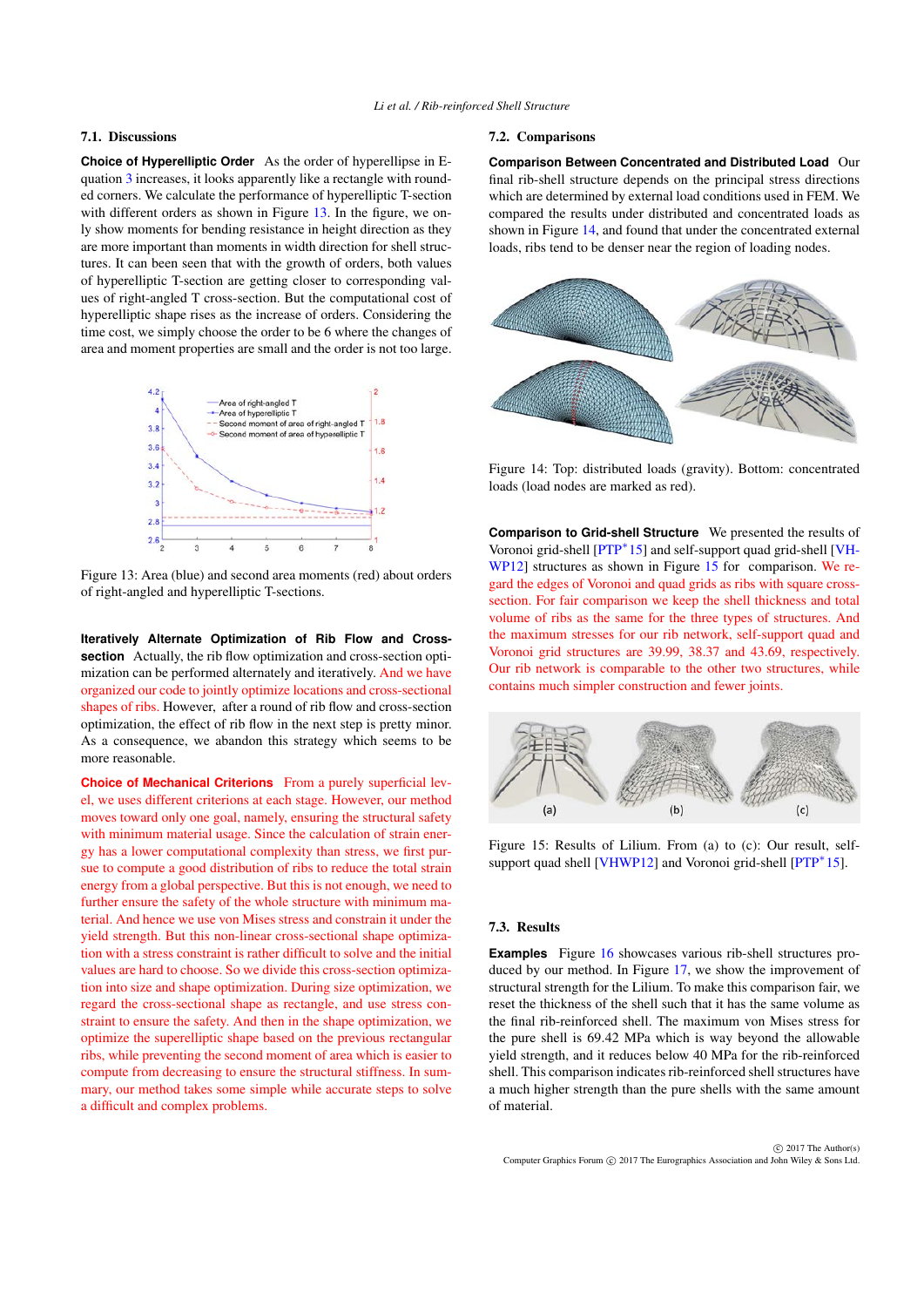<span id="page-10-0"></span>

Figure 16: Rib-shell structures generated by our system, including Snail, Neumunster, Aquadom, and Bridge.

<span id="page-10-1"></span>

Figure 17: Rib-reinforced shell structure (c) generated from input mesh (a). And (b) and (d) are coloring visualizations of von Mises stress for pure shell and rib-reinforced shell, respectively, which cost the same volume of material. The colorbar is the same as Figure [1.](#page-0-0)

**Statistics** Table [1](#page-10-2) summarizes the statistics of the results shown in the paper. The most time-consuming part of initial rib network generation process lies on the MIQ parametrization, which depends on the number of faces and principal stress field singularities. And the rib network optimization takes a few minutes to dozens of minutes. Since rib size optimization problem involves the constraint of von Mises stress which makes this optimization particularly timeconsuming. And in the cross-sectional shape optimization problem, we take the second moment of area as constraint, which is smoother and easier to solve. So running times reduce a lot.

**Physical Experiments** After we get the final rib network, we perform a boolean operation on ribs and shell and get a watertight

 $\circ$  2017 The Author(s) Computer Graphics Forum (C) 2017 The Eurographics Association and John Wiley & Sons Ltd.

<span id="page-10-2"></span>Table 1: Statistics of applying our algorithm to various models shown in the paper.

| Models                         | Mesh      | <b>Times</b>                |                                |            |             |
|--------------------------------|-----------|-----------------------------|--------------------------------|------------|-------------|
|                                | V/F       | $\overline{\text{Init}}(s)$ | $\overline{\text{FlowOpt}}(m)$ | SizeOpt(m) | ShapeOpt(m) |
| Guscio                         | 441/800   | 0.71                        | 7.7403                         | 27.4322    | 1.7985      |
| Snail <sup>1</sup>             | 871/1653  | 3.48                        | 3.2187                         | 16.3718    | 1.6766      |
| S <sub>nail</sub> <sup>2</sup> | 871/1653  | 4.61                        | 7.4263                         | 32.2148    | 2.3598      |
| Aquadom                        | 1078/2001 | 14.13                       | 4.5472                         | 24.7954    | 3.1603      |
| Bridge                         | 998/1851  | 11.65                       | 2.8563                         | 5.5341     | 0.7336      |
| Lilium                         | 559/1030  | 1.30                        | 4.4815                         | 42.3216    | 0.7056      |
| Neumunster                     | 220/380   | 0.14                        | 2.4154                         | 25.7607    | 1.7236      |
| Leaf                           | 1500/2840 | 24.90                       | 0.9927                         | 5.2425     | 0.5428      |
| Kite                           | 1571/2918 | 27.58                       | 4.1305                         | 35.0450    | 0.9897      |

Note: The unit for Init is second, while the unit for FlowOpt, SizeOpt and ShapeOpt is minute. <sup>1</sup> Distributed loads imposed, see the top of Figure [14.](#page-9-1)

<sup>2</sup> Concentrated loads imposed, see the bottom of Figure [14.](#page-9-1)

<span id="page-10-3"></span>mesh. And we fabricated rib-shell structure of Guscio by an SLA 3D printer as shown in Figure [18.](#page-10-3) To show the effect of ribs, we



Figure 18: Left: rib network. Right: shell reinforced by ribs.

printed a shell which costs the same amount of material. As shown in Figure [19](#page-11-0) (a-1) and (b-1), the weight of the pure shell is 19.26g, while the weight of the shell reinforced by ribs is 19.25g. To compare the stiffness of the two models, we impose external loads on the center as shown in the bottom of Figure [19](#page-11-0) to see the deformation. Figure [19](#page-11-0) (a-2) and (b-2) are the initial states of the two shells for reference, and (a-3) and (b-3) are the final state under external loads. In Figure [19](#page-11-0) (a-3), the pure shell is under a 30N load, the displacement at the center is 5.6mm. While for the shell reinforced by ribs, the displacement at the center is 1.2mm under a 33N load. Thus our rib-shell structure achieves over 4 times higher strength compared with a pure shell under the same external load with the same volume of materials.

**Extensions** Our system can also generate other results similar to rib-shell structures. From the images of kite and leaf shown in Figure [20](#page-11-10) (a) and (c), we generate the triangular meshes of the two models. Then we set the boundary conditions and external loads. For the kite model, the center is fixed, and loads are imposed to every node to simulate wind force. And the for the leaf model, the petiole is fixed and gravity is applied. The resultant rib-shell structures for kite and leaf generated by our system are shown in Figure [20](#page-11-10) (b) and (d), which seem to make sense to some extent.

## 8. Conclusions

In this paper, we present a practical framework that allows to generate and optimize a rib network to reinforce the structural stiffness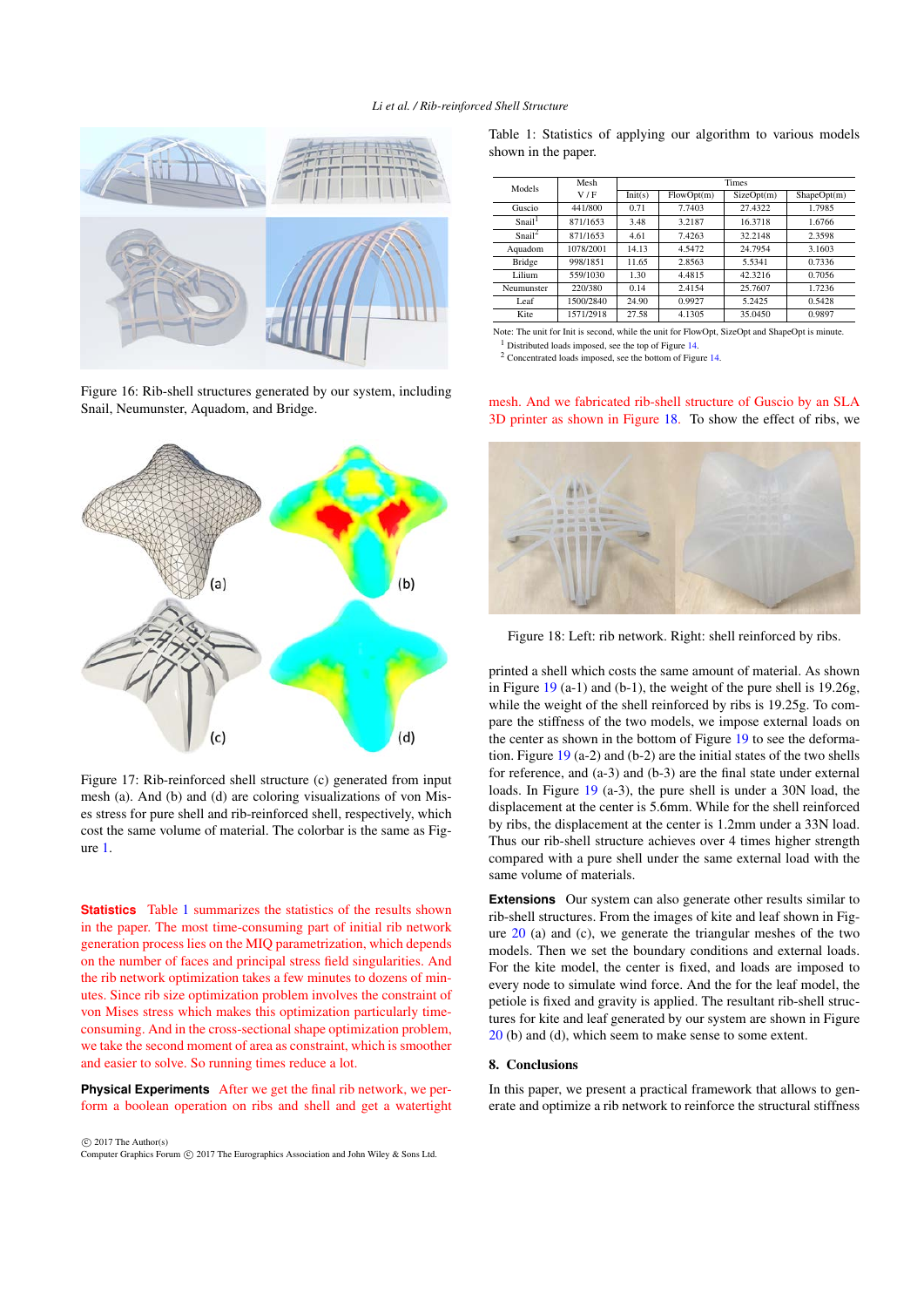#### *Li et al. / Rib-reinforced Shell Structure*

<span id="page-11-11"></span><span id="page-11-0"></span>

Figure 19: The fabricated shell (a-1) and rib-reinforced shell (b-1) cost about the same amount of materials (19.26g for the former and 19.25g for the latter). When imposing loads at the center, the pure shell has a displacement of 5.6mm under a 30N load (a-3), while the displacement is 1.2mm for the rib-reinforced shell under a 33N load (b-3). And (a-2) and (b-2) are initial states without load for reference. The results of physical experiment agree with the FEA results as shown in Figure [1.](#page-0-0)

<span id="page-11-10"></span>

Figure 20: Rib-shell structures for kite (b) and leaf (d) models generated by our system, which imitate the things (a and c) in real world to some extent.

and physical strength of input shell structure. Our basic idea is to place ribs along the principal stress directions which are calculated from FEA results and encode the optimal topology. A variety of examples validate the capability and efficiency of the computational framework.

**Limitations** Our method is based on the principal stress directions which are computed from FEA results. However, the FEA results depend on the external loads. As a consequence, our rib-shell structure has remarkable structural properties under the initial external load. When the loads change, the overall performance can not be guaranteed. Actually, this is a common limitation for all FEAbased method. Besides, we ignore aesthetics during the generation and optimization of rib network, which we plan to tackle as a future work. However, for low-level aesthetic standard like symmetry, our method can generate symmetric results as long as the input surface as well as the external loads and boundary conditions for FEM are symmetric, like the examples in Figure [9.](#page-6-1)

**Future Works** In the future, we will investigate the relation between principal curvature directions and principal stress directions which are both cross vector fields defined on a surface. Since the former reflects geometric property and appearance, but the latter involves in mechanical performance. Study on combination of the two fields will be an interesting thing.

# Acknowledgments

We would first like to thank the reviewers for the valuable comments. Also, we would especially like to thank Chi-Han Peng and Peter Wonka for providing the code of [\[PZKW11\]](#page-12-33). This work is supported by the National Natural Science Foundation of China (61672482, 11626253), the One Hundred Talent Project of the Chinese Academy of Sciences, EU Horizon 2020 RISE 2017 PDE-GIR project 778035, the FP7 European project Dr Inventor FP7-611383, EU H2020 funded project AniAge (H2020-MSCA-RISE-691215) and EU FP7 funded project AniNex (FP7-IRSES-612627).

### References

- <span id="page-11-8"></span>[ABVW14] ADRIAENSSENS S., BLOCK P., VEENENDAAL D., WILLIAMS C.: Shell structures for architecture: form finding and optimization. Routledge, 2014. [4,](#page-3-3) [5](#page-4-3)
- <span id="page-11-6"></span>[ACTR04] ANSOLA R., CANALES J., TARRAGO J., RASMUSSEN J.: Combined shape and reinforcement layout optimization of shell structures. Structural and Multidisciplinary Optimization 27, 4 (2004), 219– 227. [3](#page-2-0)
- <span id="page-11-2"></span>[ARR12] ARASHMEHR J., RAHIMI G., RASOULI S.: Numerical and experimental stress analysis of stiffened cylindrical composite shell under transverse end load. Journal of World Academy of Science, Engineering and Technology 67 (2012), 1298–1302. [2,](#page-1-1) [3](#page-2-0)
- <span id="page-11-9"></span>[BZK09] BOMMES D., ZIMMER H., KOBBELT L.: Mixed-integer quadrangulation. ACM TRANS. GRAPH (2009), 1–10. [5](#page-4-3)
- <span id="page-11-3"></span>[CK13] CHANG Y. Z., KANG Y. G.: Dynamic stability analysis of steel concrete composite of ribbed shell under stepped loads. In Advanced Materials Research (2013), vol. 712, Trans Tech Publ, pp. 815–821. [2,](#page-1-1) [3](#page-2-0)
- <span id="page-11-7"></span>[CL97] CHUNG J., LEE K.: Optimal design of rib structures using the topology optimization technique. Proceedings of the Institution of Mechanical Engineers, Part C: Journal of Mechanical Engineering Science 211, 6 (1997), 425–4[3](#page-2-0)7. 3
- <span id="page-11-5"></span>[CW07] CUTLER B., WHITING E.: Constrained planar remeshing for architecture. In Proceedings of Graphics Interface 2007 (2007), ACM, pp. 11–18. [2](#page-1-1)
- <span id="page-11-1"></span>[DB11] DAVIS L. K., BLOCK P.: Scaffolding to structure: Construction in thin-shell masonry. [2](#page-1-1)
- <span id="page-11-4"></span>[DJMH13] DING X., JI X., MA M., HOU J.: Key techniques and applications of adaptive growth method for stiffener layout design of plates and shells. Chinese Journal of Mechanical Engineering 26, 6 (2013), 1138–1148. [2,](#page-1-1) [3](#page-2-0)

 $\circ$  2017 The Author(s) Computer Graphics Forum (C) 2017 The Eurographics Association and John Wiley & Sons Ltd.